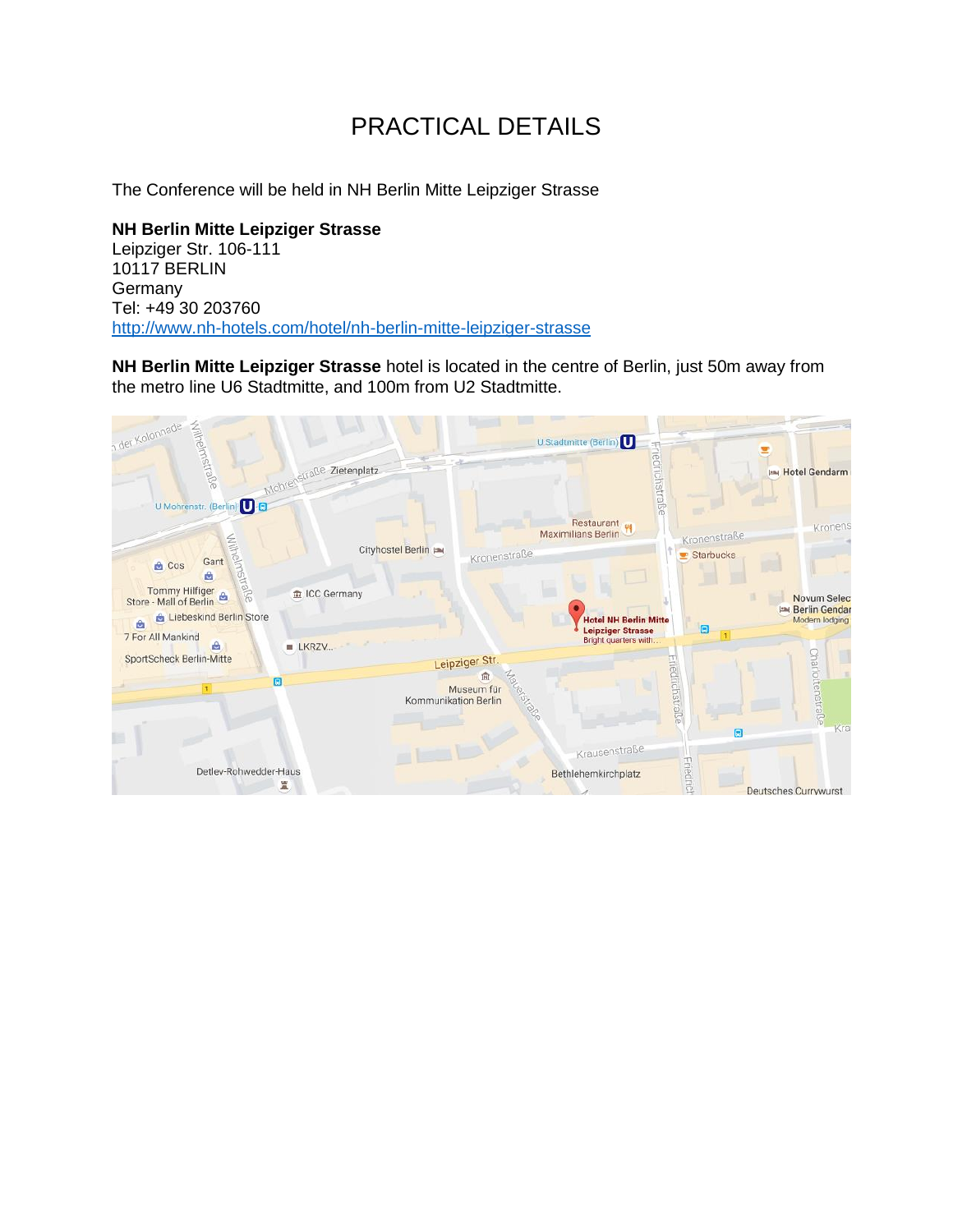### **How to get to NH Berlin Mitte Leipziger Strasse**

#### **From the airport**

The main airport of Berlin is Berlin Tegel Airport (TXL) and is located approximately 10km away from NH Berlin Mitte Leipziger Strasse. See [here](http://www.berlin-airport.de/en/travellers-txl/) for more details. The secondary airport of Berlin is Berlin Schönefeld Airport (SXF). See [here](http://www.berlin-airport.de/en/travellers-sxf/) for more details.

- **From Tegel:** Take Bus 128 until you reach the "Kurt Schumacher Platz" underground station. Transfer to subway U6 in the direction of "Alt-Mariendorf". Continue until the "Stadtmitte" station. The hotel is located on Leipziger Strasse on the right-hand side. Total time: around 25 minutes.
- **From Schönefeld:** Take the RE7 or RB14 train in the direction of Hauptbahnhof. Get off at "Friedrichstrasse" and transfer to underground line U6 in the direction of "Alt Mariendorf". Get off at the "Stadtmitte" station. The hotel is located on Leipziger Strasse on the right-hand side. Total time: around 40 minutes



You can also take a taxi from the airport. Taxi companies in Berlin:

- Würtelfunk: 0800-2222255
- City-Funk Berlin: 30 210202
- Metrocab: 30 29490491
- Quality Taxi: 0800 26 3000 0
- TaxiFunk Berlin: 30 443322
- City-Funk: 30 2115508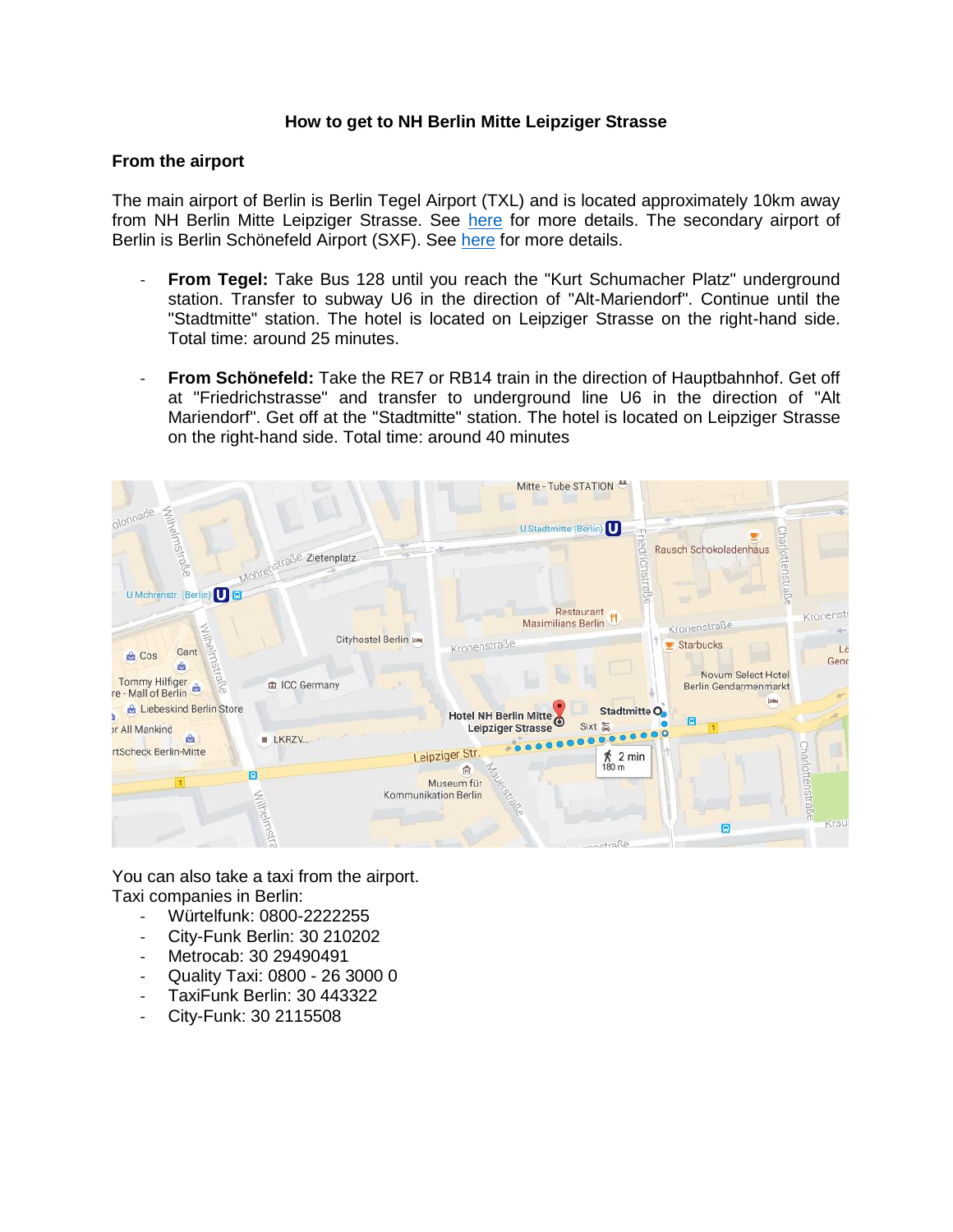# **From the train station**

Hauptbahnhof: Take the S5 city train in the direction of "Straußberg", or S7 in the direction of "Ahrensfelde" until the "Friedrichstrasse" station. Transfer to the U6 subway line in the direction of "Alt Mariendorf", and get off at the "Stadtmitte" station. The hotel is located on the Leipziger Strasse on the right-hand side. Total time: 10 to 15 minutes.



# **By car**

## - **From the north:**

Follow the A24 motorway until "Dreieck Havelland".

Merge onto the A10 motorway in the direction of "Frankfurt/Oder".

Stay on A10 until you reach "Dreieck Pankow".

Take A114 into town.

"Follow the road until you reach the ""Unter den Linden/Friedrich- strasse"" intersection." "Turn left onto ""Friedrichstrasse"" and continue until you reach ""Leipziger Strasse""."

Turn right onto "Leipziger Strasse".

You find the hotel on the right hand side.

## - **From the south:**

"Follow the ""A9/A2"" motorway until you reach ""Dreieck Potsdam"".

Merge onto the A10 motorway in the direction of "Berlin" until you reach "Dreieck Drewitz".

Merge onto the A115 motorway until you reach "Dreieck turm".

"Merge onto motorway A110 in direction ""Charlottenburg/Reinickendorf"" "

Take the "Kaiserdamm" exit in the direction of "Mitte".

"""Kaiserdamm"" merges into ""Bismarckstrasse"" and Strasse des 17. Juni"""

Before the "Brandenburg Gate", take a right onto "Ebert-strasse" and then turn left onto "Behrenstrasse".

Turn right onto "Friedrichstrasse" and again onto "Leipziger Strasse". The hotel is located on the right-hand side.